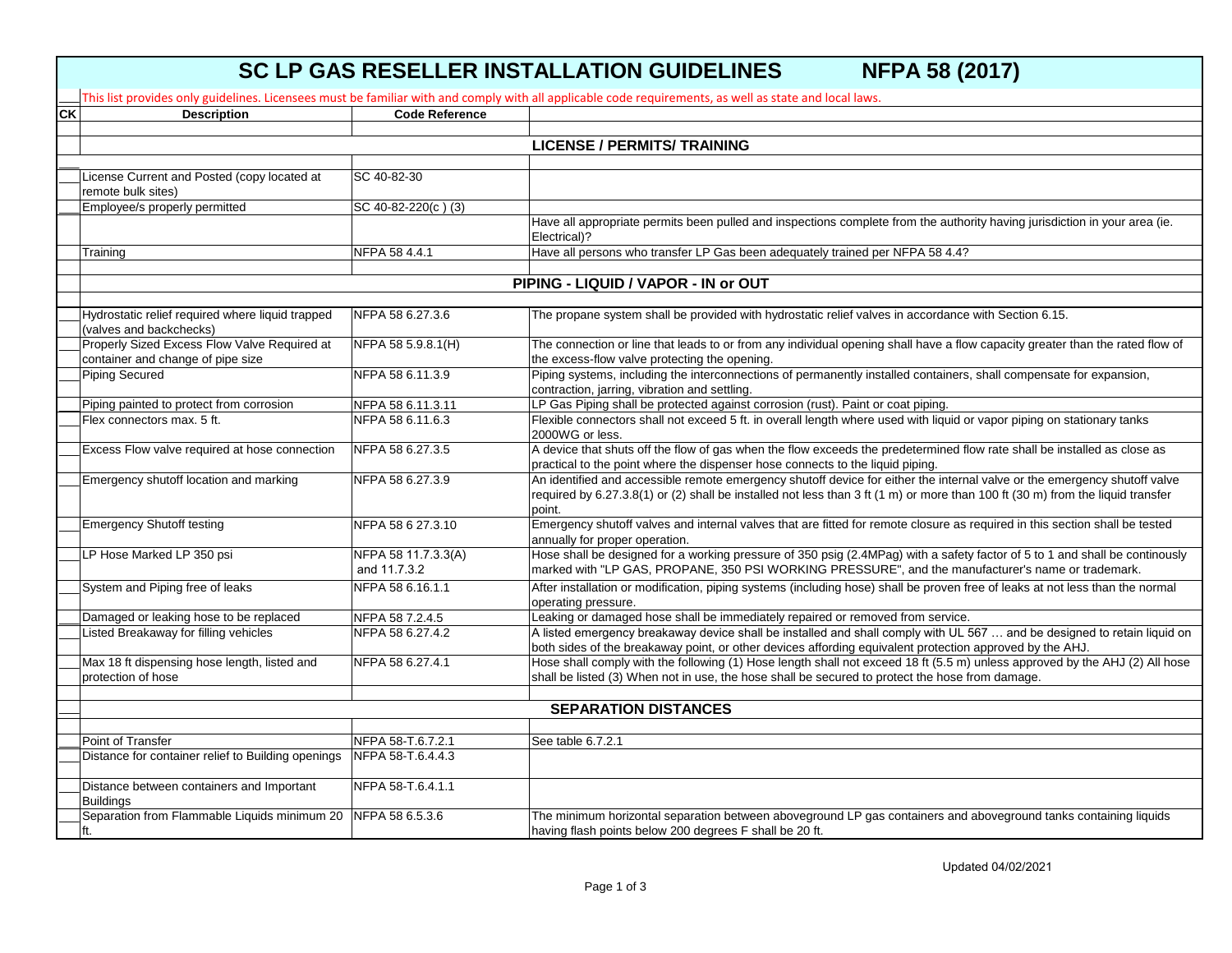|           | <b>SC LP GAS RESELLER INSTALLATION GUIDELINES</b><br><b>NFPA 58 (2017)</b>    |                               |                                                                                                                                                                                                                                                                                  |  |  |  |  |
|-----------|-------------------------------------------------------------------------------|-------------------------------|----------------------------------------------------------------------------------------------------------------------------------------------------------------------------------------------------------------------------------------------------------------------------------|--|--|--|--|
|           |                                                                               |                               | TThis list provides only guidelines. Licensees must be familiar with and comply with all applicable code requirements, as well as state and local laws.                                                                                                                          |  |  |  |  |
| <b>CK</b> | <b>Description</b>                                                            | <b>Code Reference</b>         |                                                                                                                                                                                                                                                                                  |  |  |  |  |
|           | Transfer point min. 10 ft from class 1 dispensing                             | NFPA 58 6.27.4.3              | (1) Conventional systems shall be at least 10 ft. (3.0m) from any dispensing device for Class I or Class II liquids. (2) Low-<br>emission transfer systems in accordance with 6.30.5 shall be at least 5 ft. (2m) from any dispensing device for Class I or<br>Class II liquids. |  |  |  |  |
|           | <b>FIRE PROTECTION</b>                                                        |                               |                                                                                                                                                                                                                                                                                  |  |  |  |  |
|           |                                                                               |                               |                                                                                                                                                                                                                                                                                  |  |  |  |  |
|           | Minimum 18 Lb. Fire Extinguisher Required                                     | NFPA 58 6.29.4.2 and 4.7      | Each industrial plant, bulk plant, and distributing point shall be provided with at least one portable fire extinguisher in<br>accordance with Section 4.7 having a minimum capacity of 18 lb (8.2 kg) of dry chemical.                                                          |  |  |  |  |
|           | Fire extinguisher routine inspections                                         | NFPA 10 Section 7.2.4.1.4     | Records for manual inspection shall be kept to demonstrate that at least the last 12 monthly inspections have been<br>performed.                                                                                                                                                 |  |  |  |  |
|           | Fire extinguisher protected from elements                                     | NFPA 10 Section 6.1.3.7       | Fire extinguishers installed under conditions or in locatinos where they are subject to physical damage (e.g., from impact,<br>vibration, the environment) shall be protected against such damage.                                                                               |  |  |  |  |
|           |                                                                               |                               | <b>IGNITION SOURCE CONTROL</b>                                                                                                                                                                                                                                                   |  |  |  |  |
|           |                                                                               |                               |                                                                                                                                                                                                                                                                                  |  |  |  |  |
|           | Combustible materials, weed and grass not to<br>closer than 10ft of container |                               | NFPA 58 6.5.3.3 and 6.5.3.3 (A) Combustible materials shall not accumulate or be stored within 10 ft. (3 m) of a container.                                                                                                                                                      |  |  |  |  |
|           | Container not under power lines >600 volts                                    | NFPA 58 6.5.3.13              | LP Gas tanks and any associated appurtenances shall not be located within 6 ft. (1.8 m) of a vertical plane beneath<br>overhead power lines that are over 600 volts nominal.                                                                                                     |  |  |  |  |
|           | Smoking, Sparks and Flame Prohibited and                                      | NFPA 58 7.2.3.2(B)            | Smoking, open flames, portable electric tools, and extension lights capable of igniting LP-Gas shall not be permitted within                                                                                                                                                     |  |  |  |  |
|           | Enforced                                                                      |                               | 25 feet (7.6 m) of the point of transfer while fillling operations are in progress.                                                                                                                                                                                              |  |  |  |  |
|           | No Smoking Posted from all directions of<br>approach                          | IFC (18) 310.3                | AHJ may order No Smoking signs be posted in a conspicuous location in each structure or location in which smoking is<br>prohibited.                                                                                                                                              |  |  |  |  |
|           | Electrical equipment per Code                                                 | NFPA 58 6.25.2.1              | Electrical equipment and wiring installed in unclassified areas shall be in accordance with NFPA 70.                                                                                                                                                                             |  |  |  |  |
|           |                                                                               |                               |                                                                                                                                                                                                                                                                                  |  |  |  |  |
|           |                                                                               |                               | <b>CONTAINER AND CONTAINER APPURTENANCES</b>                                                                                                                                                                                                                                     |  |  |  |  |
|           | Unobstructed relief valves                                                    | NFPA 58 6.9.2.3               | Pressure relief devices on the following ASME containers shall be so installed that any gas released is vented away from the                                                                                                                                                     |  |  |  |  |
|           |                                                                               |                               | container upward and unobstructed to the open air (1) Containers of 125 gal (0.5 m3) or more water capacity installed in                                                                                                                                                         |  |  |  |  |
|           |                                                                               |                               | stationary service (2) Portable storage containers (3) Portable tanks (4) Cargo tanks                                                                                                                                                                                            |  |  |  |  |
|           | Container pressure relief valve required                                      | NFPA 58 5.9.2.5               | ASME containers for LP-Gas shall be equipped with direct spring-loaded presssure relief valves conforming with the<br>applicable requirements of UL 132 or other equivalent pressure relief valve standards                                                                      |  |  |  |  |
|           | Rain Caps On Pressure Relief Valves                                           | NFPA 58 6.9.2.4 & 6.9.2.5     | Presssure relief valves shall be protected from the elements with the proper fitting cover.                                                                                                                                                                                      |  |  |  |  |
|           | Appurtenances at least 250 psi                                                | NFPA 58 5.9.1.3               | Container appurtenances shall have a service pressure rating of at least 250 psig                                                                                                                                                                                                |  |  |  |  |
|           | Relief Valves in vapor space of container                                     | NFPA 58 6.8.1.1               | Containers shall be positioned so that the pressure relief valve is in direct communication with the vapor space of the<br>container.                                                                                                                                            |  |  |  |  |
|           | Container properly painted                                                    | NFPA 58 6.8.1.4               | Aboveground containers shall be painted.                                                                                                                                                                                                                                         |  |  |  |  |
|           | Data plate required for tanks.                                                | NFPA 58 5.2.8.3               | The markings specified for ASME containers shall be on a stainless steel metal nameplate attached to the container, located                                                                                                                                                      |  |  |  |  |
|           |                                                                               |                               | to remain visible after the container is installed.                                                                                                                                                                                                                              |  |  |  |  |
|           | Dispenser Secure and mounted                                                  | NFPA 58 6.27.3.12, 6.8.31 and | All dispensers either shall be installed on a concrete foundation or shall be part of a complete storage and dispensing unit                                                                                                                                                     |  |  |  |  |
|           |                                                                               | 3.3.13                        | mounted on a common base and installed in accordance with 6.8.3.1(F).                                                                                                                                                                                                            |  |  |  |  |
|           | Remote emergency power shutoff                                                | NFPA 58 6.27.3.17             | An identified and readily accessible switch or circuit breaker shall be installed outside at a location not less than 20ft or more                                                                                                                                               |  |  |  |  |
|           |                                                                               |                               | than 100ft from the dispensesr to shut off the power in the event of a fire, an accident or other emergency.                                                                                                                                                                     |  |  |  |  |
|           | Emergency shutdown identification                                             | NFPA 58 6.30.4.3 (C)          | Emergency remote shutdown stations shall be identified as such by a sign incorporating the words Propane and Emergency<br>Shutoff in block letters not less than 2 in. in height on a background of contrasting color to the letters. The sign shall be                          |  |  |  |  |
|           |                                                                               |                               | visible from the point of transfer.                                                                                                                                                                                                                                              |  |  |  |  |

Updated 04/02/2021